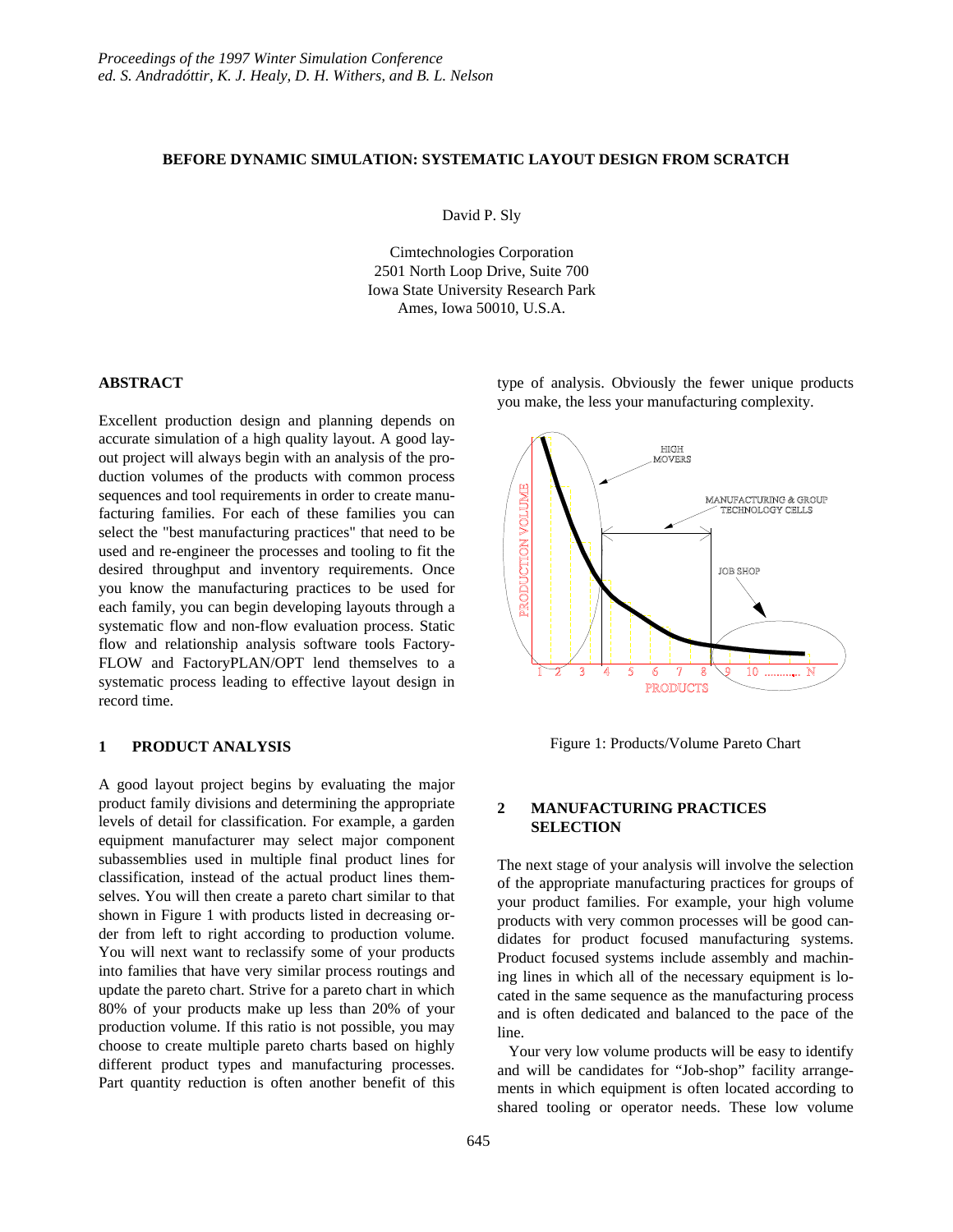products are likely candidates for outsourcing, and therefore you should reevaluate their manufacturing profitability before proceeding with the layout project.

Finally, your "in-between" volume products will be likely candidates for manufacturing cells, group technology cells, and focused factories. These products often share some of their manufacturing processes with other products and thus will need to be reclassified accordingly. This "in-between" group of products will always be the most difficult to design manufacturing practices and layouts for; however, they also often represent the greatest opportunity for reductions in cost, throughput time and inventory. FactoryFLOW was designed to aid in this layout-oriented classification process by allowing you to color code common process flows with the desired equipment used in order to systematically create manufacturing cells from lists of products and tools.

Once you have properly classified your product families into desired manufacturing practices, you should undergo a thorough review of the manufacturing processes in each family. A layout is totally dependent on process sequences and equipment availability. Now is the time to create an efficient process that can translate into a productive layout. Skipping this opportunity will often result in layouts that fail to reduce throughput times and inventory, since you are doing little more than rearranging the furniture within the plant. While you cannot receive the benefits from JIT, focused factories or manufacturing cells without creating a layout that supports these manufacturing practices, you likewise cannot benefit from cellular and focused layouts operating with traditional manufacturing practices.

#### **3 EQUIPMENT SELECTION**

Proper equipment selection is just as critical as proper manufacturing process design, and is often the step most ignored by layout planners. Sharing tooling among dissimilar product families and processes will result in significant penalties to efficient layouts, throughput times, and inventory. Eliminating shared tooling is therefore the most important goal in equipment selection. Too often inefficient layouts are created to provide flows from many different product areas in the plant to low cost equipment. If this equipment were duplicated and placed within different zones, the resulting inventory and throughput savings would likely far exceed the cost of the additional equipment.

Another important tool selection decision involves the use of expensive flexible equipment or inexpensive dedicated equipment. Expensive flexible equipment should only be used in cells with a high degree of process variability, and not used to join dissimilar cells. Therefore,

the primary goal in tool selection is once again to isolate the processes and tooling in the cells from one another via dedicated low tech tooling whenever possible. Inventory and throughput times are reduced more by product-oriented manufacturing cells than from processoriented Group Technology cells.

### **4 MATERIAL FLOW ANALYSIS**

Material Flow is the primary activity that drives a factory layout. Good layouts have smooth and short flows with a minimum of backtracking and crossover. There are several different types of layout configurations available, and a typical factory will consist of several layout types among the different product families. Figure 2 illustrates common linear, S, U and L configurations often used in Product flow and cellular applications.



Figure 2: Layout Configurations

Material flow diagrams illustrate material moves. FactoryFLOW can generate a variety of diagrams from the same set of product data, allowing the user to focus on different aspects of flow. The key diagram from which all others are computed is the product flow diagram (Figure 3). This diagram shows different products/subassemblies/materials/processes in different colors and with line thickness according to either number of trips or cost. This diagram can be presented with actual paths for better numerical evaluation and aisle congestion analysis, or Euclidean paths for better visual evaluation of workcenter interrelationships. One key of the product flow diagram is that it is intelligent: a user can click on a line to find out what it represents. In addition, if users rearrange the equipment in the AutoCAD drawing, they need only select CALC again and Factory-FLOW can find all of the new locations, regenerate the flow diagram, and recompute the costs, distances, intensities, and time. It is this iterative approach with instant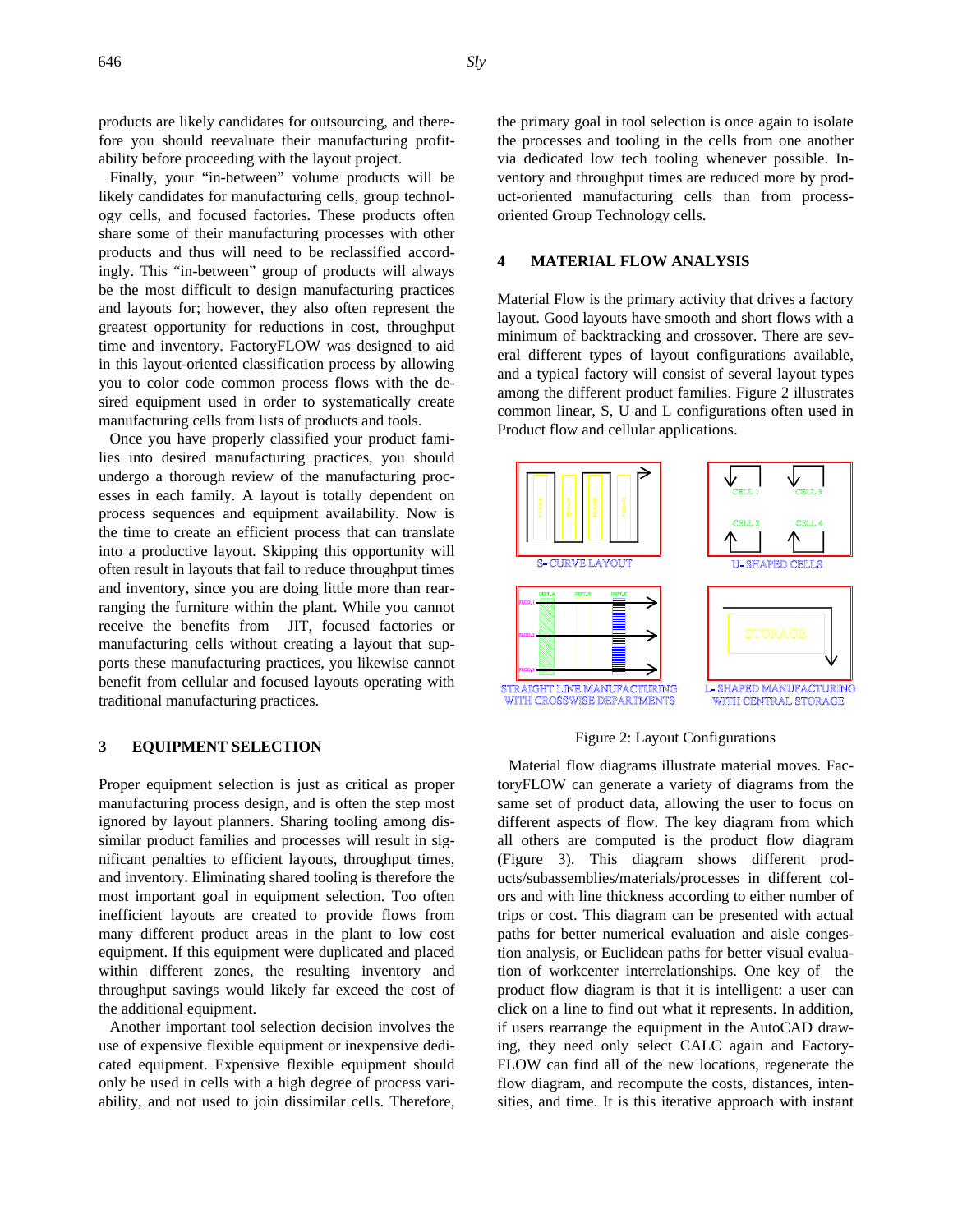graphical and quantitative feedback that makes quantitative layout evaluation feasible.



Figure 3: Product Flow Diagram

### **5 RELATIONSHIP ANALYSIS**

Another important consideration in any layout analysis are the non-flow factors such as noise, dirt, contamination, supervision, safety, shared tooling, and so on. These activity relationships are best defined by listing all of the unique activities in a relationship chart (Figure 4) and categorizing the closeness affinity for each activity pair in a team meeting. You can enter these relationships into a spreadsheet or directly into FactoryPLAN's relationship editor in order to quickly get high quality relationship charts and diagrams complete with layout scores of your facility. It is important to evaluate the qualitative non-flow factors independent of the flow factors, even if it is desired to perform a relationship analysis that involves both flow and non-flow constraints.



Figure 4: Activity Relationship Chart

FactoryPLAN also allows users to evaluate the layouts according to material flow intensities between activities. These flow intensities can come from FactoryFLOW studies, production analysis spreadsheets, or even be entered directly into FactoryPLAN via the supplied editor. Entering the flows directly is often the quickest and easiest for small facilities of less than 250k square feet, or manufacturing facilities with few dominant material flows, where using tools like FactoryFLOW may be overkill. FactoryPLAN can diagram non-flow relationships or flow-oriented relationships independently, or FactoryPLAN can aggregate these two kinds of relationships together using user-supplied weighting factors in order to generate layout diagrams and scores that best represent all relevant equipment and department adjacencies. Figure 5 shows an example of a relationship diagram.



Figure 5: Activity Relationship Diagram

# **6 LAYOUT OPTIMIZATION**

Once all of the processes and tooling requirements have been determined, and the flow and non-flow relations between them identified, optimization tools like FactoryOPT can be employed. FactoryOPT uses a spanning tree algorithm to generate a near-optimal arrangement of activities in a block layout based on flow and non-flow relationship data. You can interact with this arrangement at the spanning tree node diagram level or after Factory-OPT generates a block layout in AutoCAD. Once a good arrangement has been generated, FactoryPLAN and optionally FactoryFLOW can be used to diagram and score additional layout alternatives.

FactoryOPT can generate layouts with up to 256 unique activities using up to 128 different algorithm combinations. FactoryOPT can receive flow, non-flow, or aggregated flow/non-flow relationships as input. FactoryOPT works entirely inside AutoCAD along with FactoryPLAN. FactoryOPT is based on the spanning tree algorithm developed for SPIRAL by Marc Goetschalckx from Georgia Tech. Figure 6 shows an AutoCAD-based spanning tree diagram created by FactoryOPT.